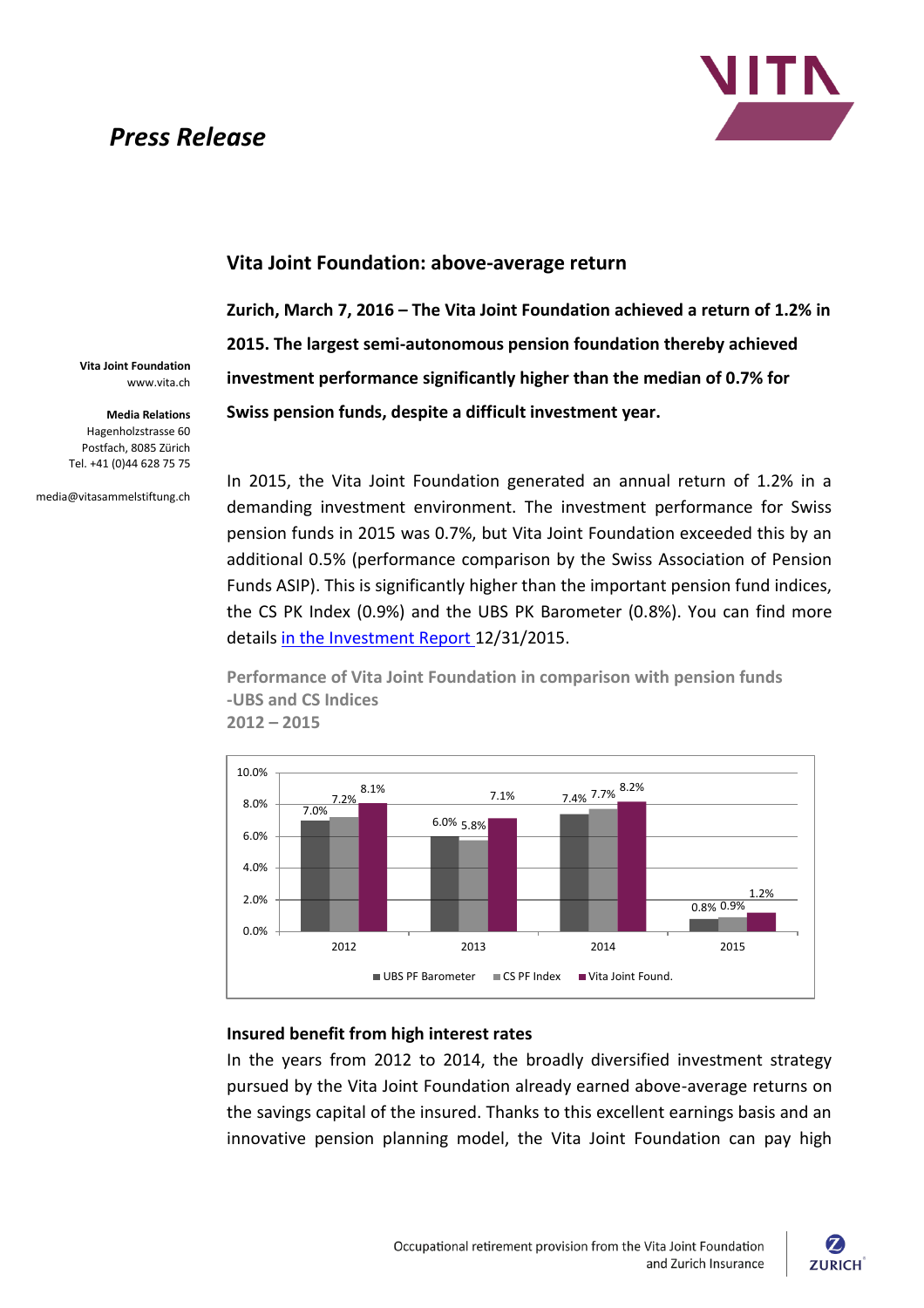



interest on the pension capital: 2.25% on mandatory savings and 3% on supermandatory savings, even in the current low interest rate environment.

#### **Careful management of risks**

The volatile investment environment and the current market correction give no reason for the Vita Joint Foundation to change its broadly diversified investment strategy: "Our strategy is geared to long-term security and coordinated with the structure of the insured of our semi-autonomous foundation," says managing director Samuel Lisse, adding, "Our innovative pension planning model also absorbs value fluctuations in the capital markets with a capital buffer." The security of the pension assets is the most important goal of Vita Joint Foundation. "In 2016, we will continue to focus on carefully managing risks of the capital market," sums up Lisse.

#### **Success thanks to innovation**

The innovative pension model of the Vita Joint Foundation allows a build up of interest reserves in strong investment years with pension assets that exceed the target coverage ratio of 106% on October 31. From these interest reserves, the Vita Joint Foundation then gradually distributes additional interest to those insured over the next five years. Over time, this secure model has resulted in balanced interest earned for the retirement assets and made it possible for the Vita Joint Foundation to pay interest up to 1% higher than the BVG minimum interest rate four times in a row.

### **The largest semi-autonomous joint foundation with some 19,700 companies**

The Vita Joint Foundation is the biggest semi-autonomous joint foundation in Switzerland with over 117,000 insured and some 19,700 companies. It manages pension fund assets worth CHF 10.7 billion.

#### *For additional information:*

*Vita Joint Foundation Media Relations Tel. +41 44 628 75 75 E-Mail [media@vitasammelstiftung.ch](mailto:media@vitasammelstiftung.ch)*